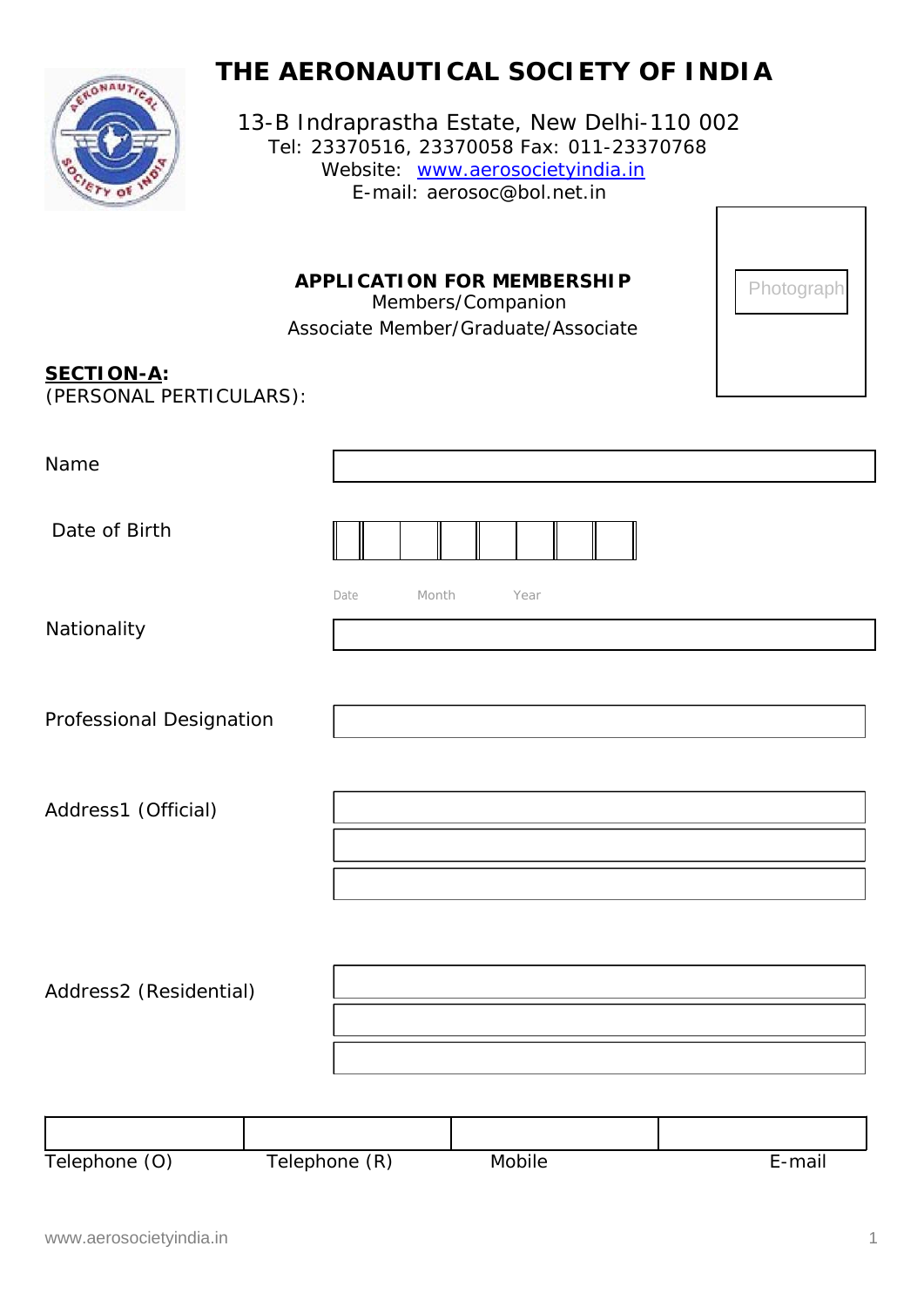Membership of other Professional Societies

#### *SECTION-B:*

*Academic Qualifications: (Use Separate Sheet If Required)*

| Sign of<br>Proposer/Seconder |  |
|------------------------------|--|
|                              |  |
|                              |  |
|                              |  |
|                              |  |
|                              |  |
|                              |  |
|                              |  |
|                              |  |
|                              |  |
|                              |  |

*Professional Experience: (Latest first) (Use Separate Sheet If Required)*

| From | To | Organization | Designation | Nature of Work |  |
|------|----|--------------|-------------|----------------|--|
|      |    |              |             |                |  |
|      |    |              |             |                |  |
|      |    |              |             |                |  |
|      |    |              |             |                |  |
|      |    |              |             |                |  |
|      |    |              |             |                |  |
|      |    |              |             |                |  |
|      |    |              |             |                |  |
|      |    |              |             |                |  |
|      |    |              |             |                |  |

*Please fill up the above columns or attach a Bio-Data*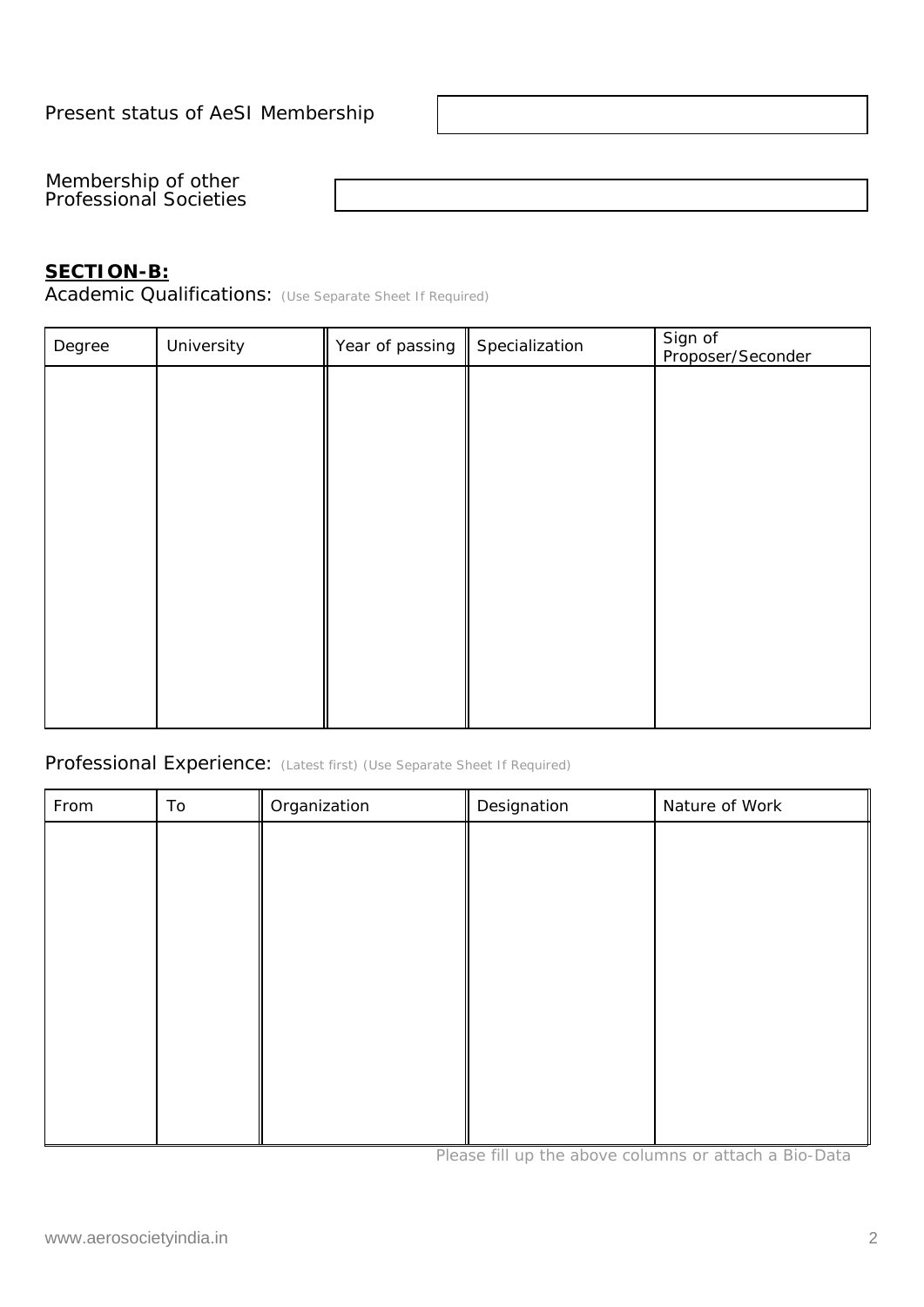### *SECTION-C: (Declarations)*

I, the undersigned, do hereby that the statements made in this Application Form for the Membership of the Society are correct. In the event of my selection, I will be governed by the Rules of Society as they are now framed or as they may be altered hereafter amended or enlarged under the powers of the said Rules. As member of the Society, I will advance the objectives of the Society as far as feasible.

If elected, I wish to be attached to the Branch located in………………………………………………….

Date:

Place:

*Signature of the applicant*

Having known the applicant personally for ……………years, I propose his/her name for the Grade of …………………………………………….of the Society and recommend him as a fit and proper person to belong to the society.

Signature:

Name of Proposer:

Membership No:

Having known the applicant personally for …………… years, I concur with the proposer that the applicant is a fit and proper person to belong to the Society, and second the proposal.

Signature:

Name of Proposer:

Membership No:

#### **For Office Use Only**

The Council, having considered the application and approved/differed consideration/not approved the application.

Reference: Minutes of the ………………Council Meeting held on ……………………….20….. He/She will affiliated to ……………………………………………………………………………..Branch.

Date:

Secretary (Adm.)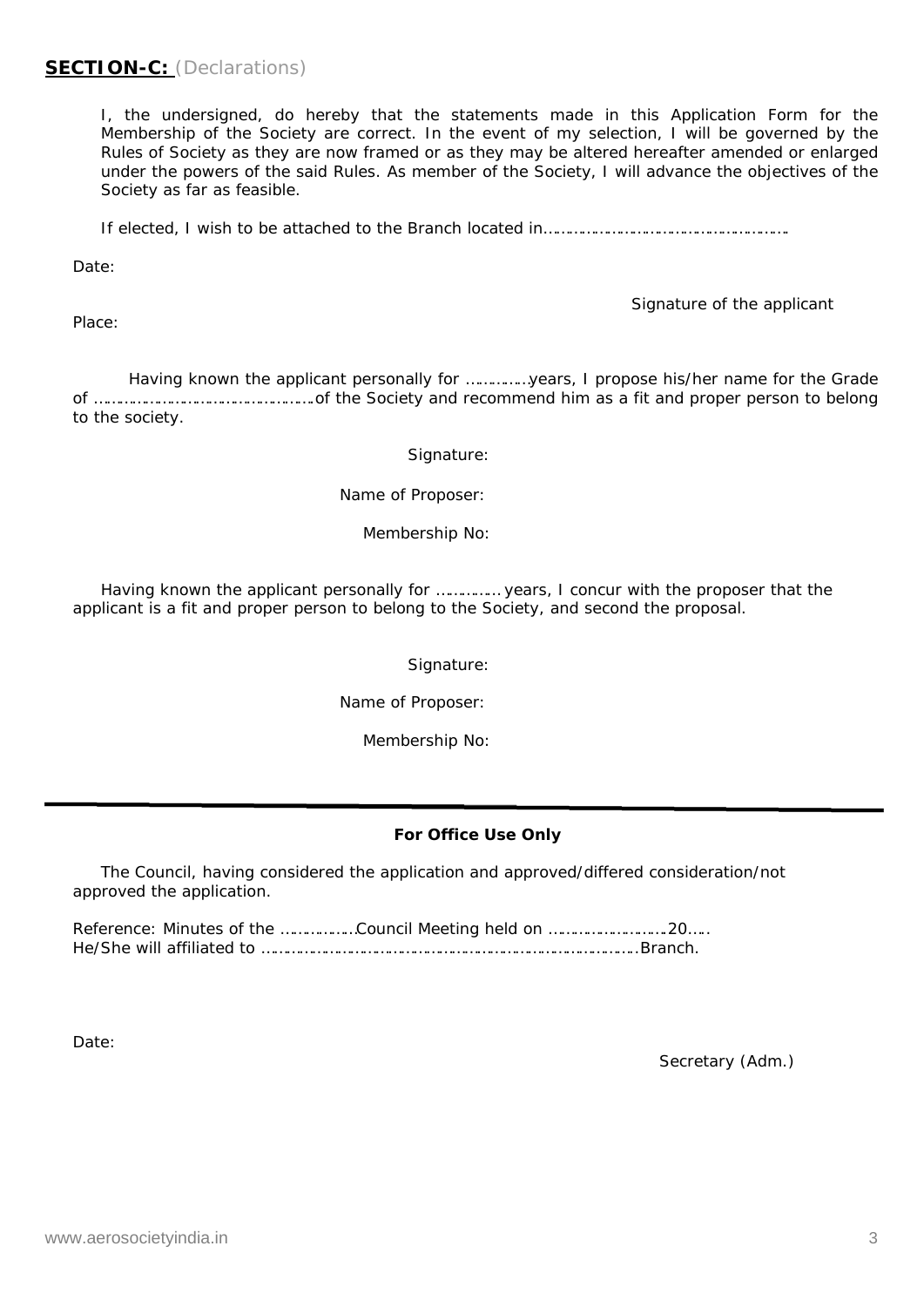## **NOTES FOR GUIDANCE BEFORE COMPLETING THIS FORM**

This form must be completed in all respect and duly signed by applicant/proposer/seconder.

Passport size photograph must be pasted on the application.

Every applicant shall be proposed and seconded by two current member's grade given below or *higher grade.*

| In the grade of       | Proposer | Seconder     |
|-----------------------|----------|--------------|
| Fellow (F)            | F        | F            |
| Member (M)            | M        | M            |
| Companion             | M        | M            |
| Associate Member (AM) | M or AM  | M or AM      |
| Graduate (G)          | M or AM  | M or AM      |
| Associate(A)          | AM or G  | AM or G or A |
| Student               |          |              |

To identify engineering excellence the applicant/personal achievements in design, research, projects, consultancy, application to technology development. Operations, maintenance, management flying or any other discipline related to aviation/aerospace should be stated in detailed bio-data.

Please summarize Record of contribution with regards to publications, monographs, books authored, projects and patents, flying hours, maintenance and other related aviation and aerospace activities.

The process of election requires scrutiny and recommendation of the Grading Committee and approval by the Governing Council. Generally, the applications will be reviewed twice in a years in June and December.

The application complete in all respect to be sent by registered post to the Honorary Secretary General, The Aeronautical Society of India, 13-B Indraprastha Estate, New Delhi-110 002 or any of its Branch offices.